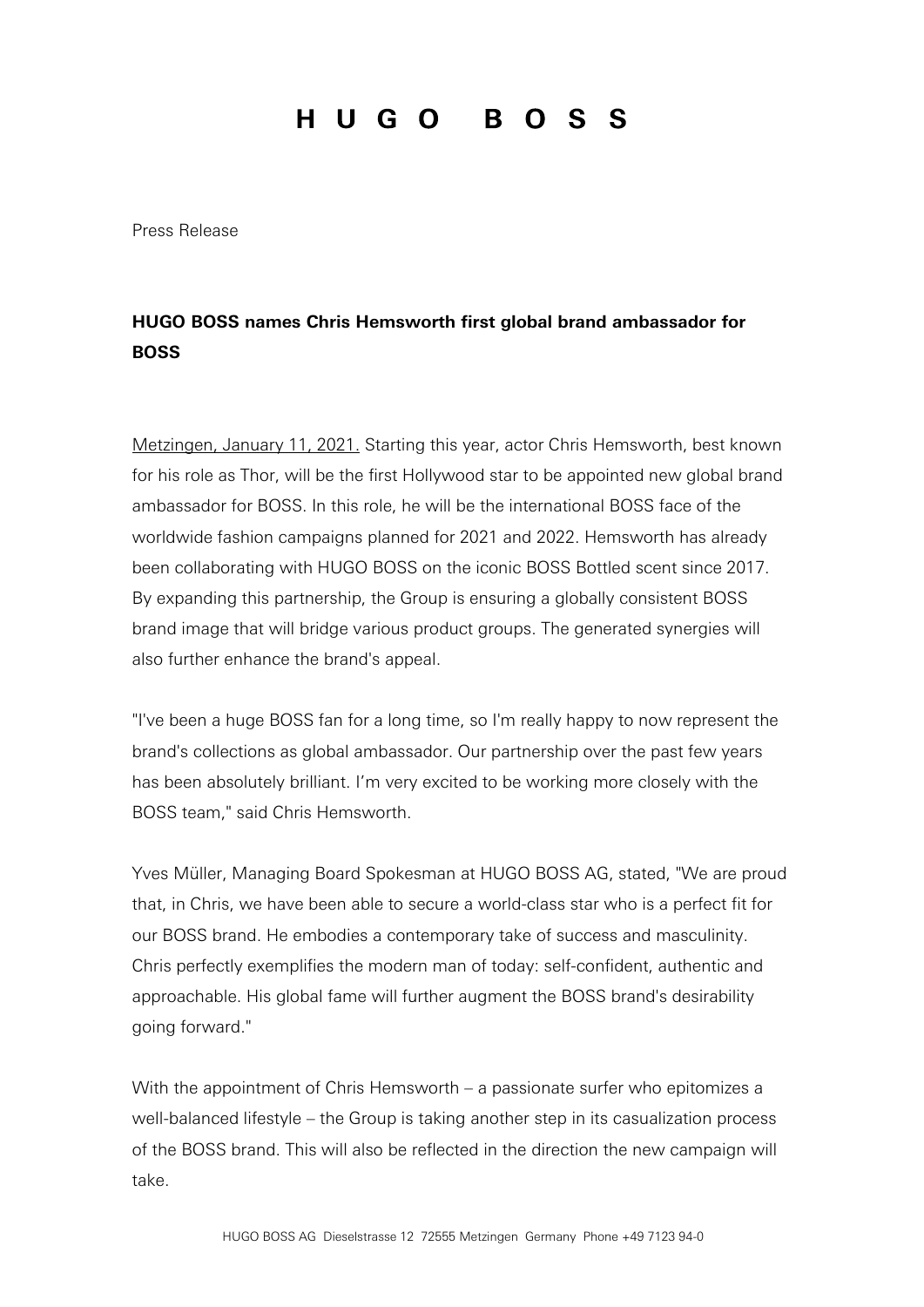## HUGO BOSS

In addition to his career as an actor, Chris Hemsworth is a dedicated environmentalist, and strategically leverages his popularity to draw attention to climate change and species protection. More than 45 million followers on Instagram demonstrate that he has become a role model for younger generations.

The first campaign featuring Chris Hemsworth will begin in spring 2021. The partnership will also see the launch of a joint BOSS capsule collection with a sustainability focus. With this collection, HUGO BOSS underlines its leading role as a sustainable company within the textile industry.

#### **About Chris Hemsworth's recent success**

Propelled by his role as Thor in Marvel Cinematic Universe films, Chris Hemsworth rose to international fame. In 2020, he starred in "Extraction," Netflix's biggest, mostwatched original film ever, with almost 100 million viewers. In the upcoming National Geographic/Net Geo Wild documentary "Shark Beach" due to be released this summer, Hemsworth teams up with scientists, surfers and environmental activists to explore the behavior and habitats of sharks. In "Thor: Love & Thunder" he will be returning to cinemas as the Marvel hero in 2022.

High-resolution images can be downloaded from the following link: [https://mediacenter.hugoboss.com/portals/downloadcollection/DDF0BE4511DDD6D](https://mediacenter.hugoboss.com/portals/downloadcollection/DDF0BE4511DDD6DB3CF3908ED2FE6776) [B3CF3908ED2FE6776](https://mediacenter.hugoboss.com/portals/downloadcollection/DDF0BE4511DDD6DB3CF3908ED2FE6776)

If you have any questions, please contact:

Carolin Westermann Head of Corporate Communications Phone: +49 7123 94-86321 E-mail: [carolin\\_westermann@hugoboss.com](mailto:carolin_westermann@hugoboss.com)